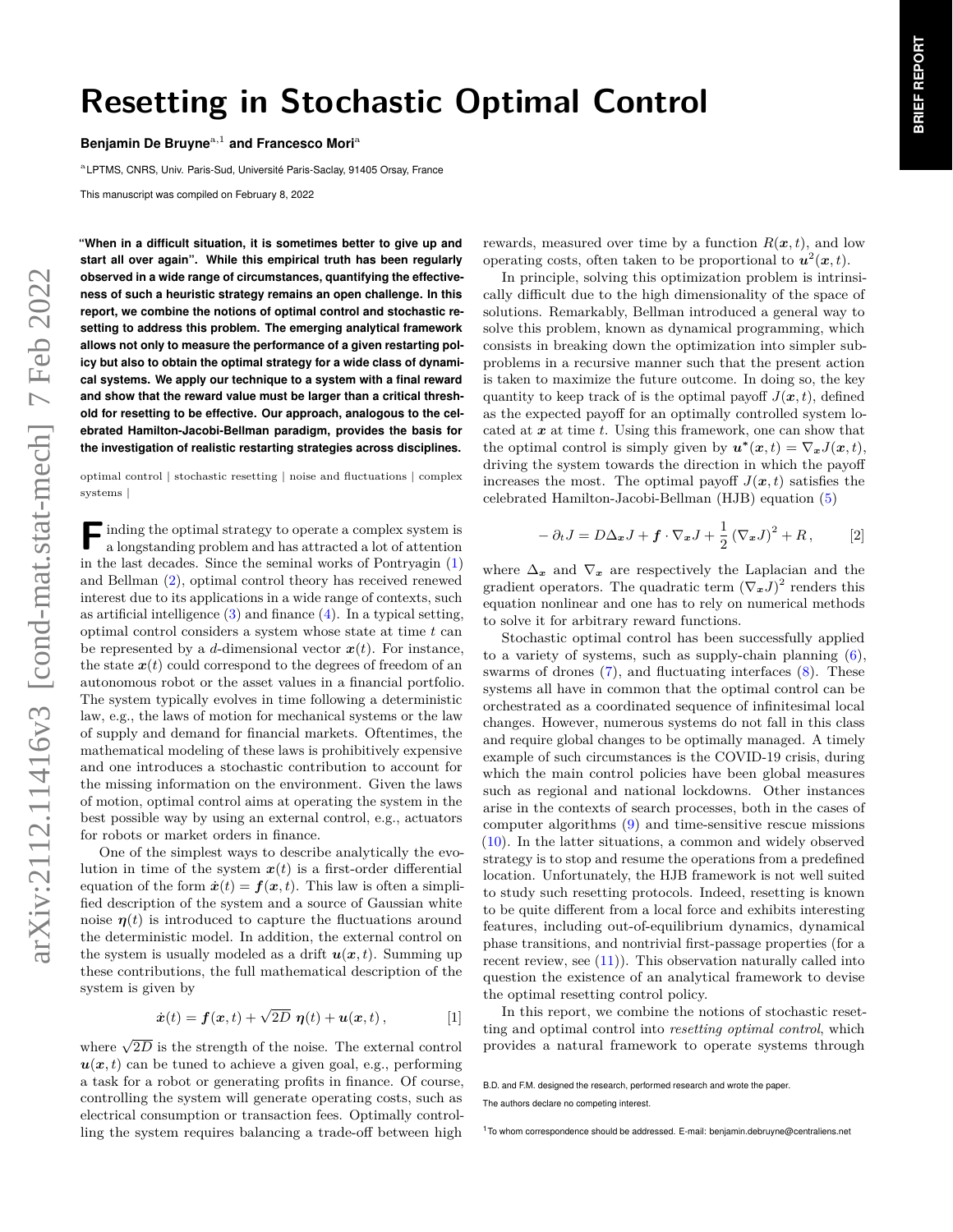stochastic restarts. To model such policies, we exchange the control force  $u(x,t)$  for a resetting rate  $r(x,t)$ . In a small time interval *dt*, the state of the system is reset to a predefined location  $x_{\text{res}}$  with probability  $p = r(x, t)dt$  and evolves freely otherwise. In sum, the dynamical system evolves according to

$$
\boldsymbol{x}(t+dt) = \begin{cases} \boldsymbol{x}_{\text{res}} \,, & \text{prob.} = p \,, \\ \boldsymbol{x}(t) + \boldsymbol{f}(\boldsymbol{x}, t)dt + \sqrt{2D}\boldsymbol{\eta}dt, & \text{prob.} = 1-p \,, \end{cases} \tag{3}
$$

where the subscript "res" in  $x_{\text{res}}$  stands for "resetting location". Similarly to the HJB framework, we aim at finding the optimal resetting rate *r*, as a function of *x* and *t*, that balances the trade-off between high rewards, measured over time by the function  $R(x,t)$ , and low operating costs, which depend on  $r(x, t)$ . To mathematically pose the optimization problem, we naturally extend the HJB paradigm and define the following payoff functional

$$
\mathcal{F}_{\boldsymbol{x_0},t}\left[r\right] = \left\langle \int_{t}^{t_f} d\tau \left[R\left(\boldsymbol{x}(\tau),\tau\right) - c\left(\boldsymbol{x}(\tau),\tau\right)r\left(\boldsymbol{x}(\tau),\tau\right)\right] \right\rangle_{\boldsymbol{x_0}}, \quad [4]
$$

where  $c(\mathbf{x}, \tau)$  is the cost associated to resetting,  $t_f$  is the time horizon up to which the system is controlled, and the symbol  $\langle \ldots \rangle_{x_0}$  indicates the average over all stochastic trajectories starting from  $x_0$  at time  $t$  and evolving according to Eq. 3. Note that the payoff  $F$  is a functional and depends on the full function *r*.

Remarkably, we find that the optimal resetting policy *r* ∗ that maximizes  $\mathcal F$  is *bang-bang* (5): the system is reset with probability one if its state is outside of a time-dependent domain  $\Omega(t)$  and evolves freely otherwise

$$
r^*(\boldsymbol{x},t) dt = \begin{cases} 0 & \text{if } \boldsymbol{x} \in \Omega(t), \\ 1 & \text{if } \boldsymbol{x} \notin \Omega(t). \end{cases} [5]
$$

The domain  $\Omega(t)$  evolves according to

$$
\Omega(t) = \{\boldsymbol{x} : J(\boldsymbol{x},t) \geq J(\boldsymbol{x}_{\text{res}},t) - c(\boldsymbol{x},t)\},\tag{6}
$$

where the optimal payoff function  $J(\mathbf{x}, t) = \max_{r} \mathcal{F}_{\mathbf{x}, t}[r]$  is the solution of the differential equation

$$
- \partial_t J = D \Delta_x J + f \cdot \nabla_x J + R, \quad x \in \Omega(t). \tag{7}
$$

Eq. 7 must be solved jointly with Eq. 6 starting from the final condition  $J(x, t_f) = 0$  and evolving backwards in time with the Neumann boundary condition  $\nabla_x J(x,t) \cdot n(x) = 0$ , where  $n(x)$  is the normal unit vector to the boundary. Outside of the domain  $\Omega(t)$ , the solution is given by  $J(\mathbf{x}, t) = J(\mathbf{x}_{\text{res}}, t)$  –  $c(\mathbf{x}, t)$ . The definition of the domain  $\Omega(t)$  in Eq. 6 has a clear interpretation: at any given time the optimal policy is to restart the system if its expected payoff is less than the one at the resetting location minus the cost incurred for a restart. The emerging framework outlined in Eqs. 5, 6, and 7 is the main result of this report and provides a general method to optimally control stochastic systems through restarts. The derivation of this result is presented in the SI.

The mathematical problem in Eqs. 6 and 7 is of a special kind as the evolution of the domain of definition  $\Omega(t)$  is coupled to the solution  $J(x,t)$  of the differential equation. This kind of equations belongs to a class known as Stefan problems (12), which often arise in the field of heat transfer, where one studies the evolution of an interface between two phases, e.g., ice and water on a freezing lake. In this context, one must solve the



**Fig. 1.** Space-time illustration of the optimal resetting policy for a one-dimensional random walk (green line) to reach the target location  $x_f = 1$  (filled circle) exactly at time  $t_f = 1$ . A reward  $\alpha$  is received upon reaching the location  $x_f$  at the final time while a unit cost is incurred upon resetting (red dashed arrows) to the origin  $x_{res} = 0$ (grey dashed line). The optimal strategy that maximizes the expected payoff is to reset upon touching the blue region and to evolve freely in the white region, which we denote  $\Omega(t)$  in the text. The domain  $\Omega(t)$  is obtained by numerical integration of the Stefan problem in Eqs. 6 and 7, with  $R(x, t) = \alpha \delta(t-1) \delta(x-1)$ ,  $f(x, t) = 0$ ,  $\alpha = 10$  and  $D = 1$ . The boundary of the domain  $\Omega(t)$  guides the particle to the location  $x_f$  at time  $t_f$  while avoiding resetting as much as possible. The shape of  $\Omega(t)$  depends nontrivially on the reward value  $\alpha$ . Further explanations for this shape are given in the text.

heat equation for the temperature profile with an interface between the water and ice phases, which moves according to the temperature gradient. The interface is therefore to be considered as an additional unknown function, which must be jointly solved with the differential equation. To draw an analogy with our case, the optimal payoff function  $J(x,t)$ plays the role of the temperature and the boundary of the domain  $\Omega(t)$  corresponds to the water-ice interface. Note however that the two Stefan problems have different boundary conditions. The domain  $\Omega(t)$  can be obtained by solving the Stefan problem in Eqs. 6 and 7 numerically. This can be achieved, for instance, by using an Euler explicit scheme with a space-time discretization and updating the domain  $\Omega(t)$ at each time step according to Eq. 6. The domain  $\Omega(t)$  is illustrated in Fig. 1 for the case of a one-dimensional random walk with a final reward. Such a situation corresponds to rewarding the system by a finite amount for arriving at some target location at the final time while penalizing it with a unit cost for each resetting event. This setting is further discussed in the next paragraph, where we illustrate our framework with various examples.

The Stefan problem in Eq. 7 is the analog of the HJB equation 2 for a resetting control. Despite the moving boundary, Eqs. 6 and 7 have a linear dependence in *J*. One might therefore wonder if exactly solvable models exist within this framework. Interestingly, we have found a time-independent formulation in the infinite time horizon limit  $t_f \rightarrow \infty$  which allows for exact analytical solutions to be found. This is achieved by considering discounted rewards and costs of the form  $R(\mathbf{x}, t) = e^{-\beta t} \mathcal{R}(\mathbf{x})$  and  $c(\mathbf{x}, t) = e^{-\beta t} \mathcal{C}(\mathbf{x})$ , where  $\beta > 0$  is the discount rate. Accordingly, we also consider the drift to be time-independent  $f(x,t) = f(x)$ . Discounted payoffs are common in the control theory literature (13) and capture situations in which the effect of the payoff decays over a typical timescale 1*/β*. Such effect is for instance observed in financial contexts, where  $\beta$  is related to interest rates and is used to compare future and present benefits. Using the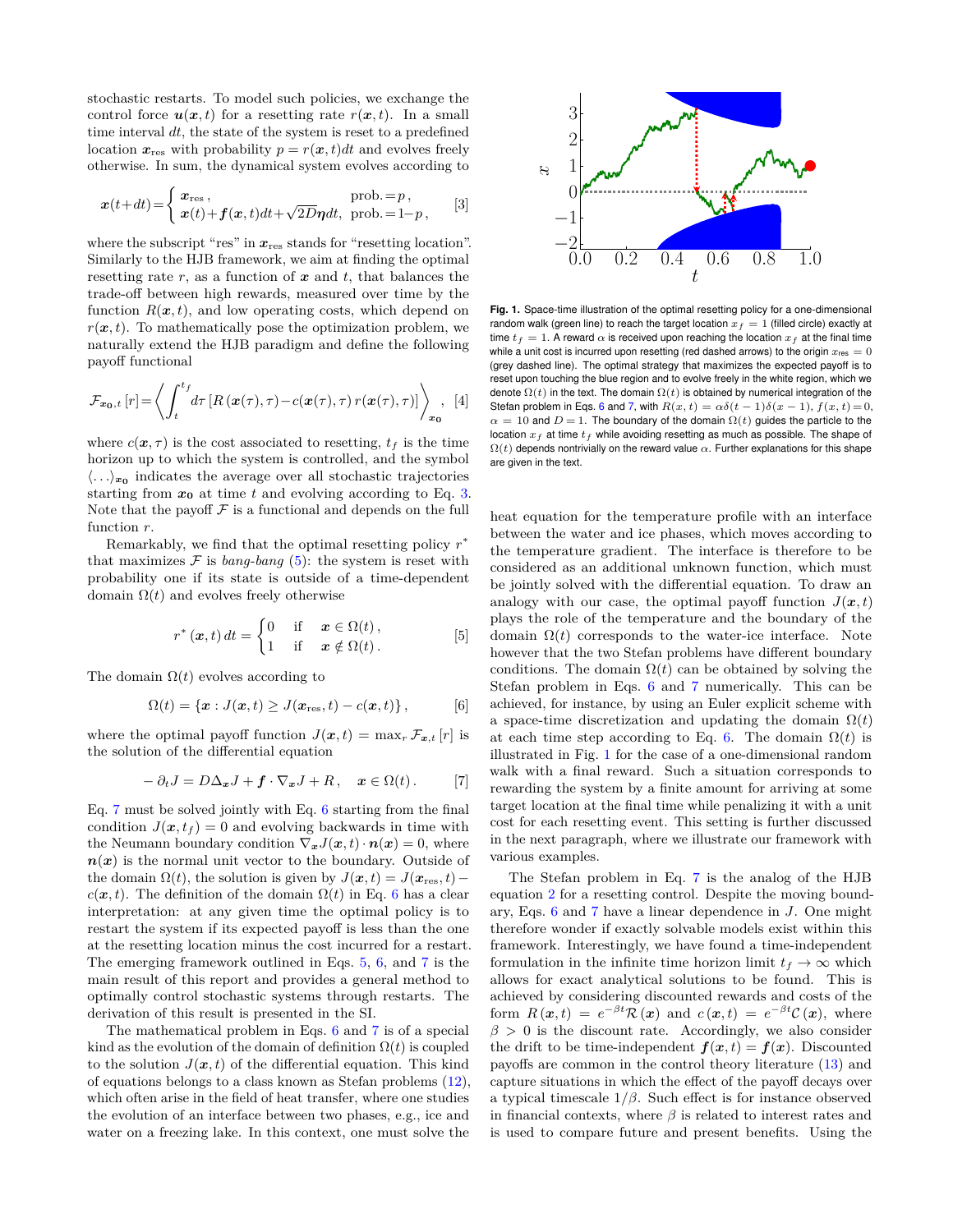

Fig. 2. The optimal expected payoff  $\mathcal{J}(x)$  for a one-dimensional random walk starting at *x* for the discounted reward  $\mathcal{R}(x) = -\alpha x^2$  and cost  $\mathcal{C}(x) = c$  and for different values of the cost-reward ratio  $v = c/\alpha$ . The continuous lines correspond to the exact result in Eq. 9 while the symbols correspond to numerical simulations performed with  $\beta = D = 1$ . The optimal strategy is to reset for  $|x| > u(v)$ , where  $u(v)$  is defined in the text. For  $|x| < u(v)$ , the system is let free to evolve and its payoff depends continuously on *x*.

ansatz  $J(\mathbf{x}, t) = e^{-\beta t} \mathcal{J}(\mathbf{x})$ , we find that Eq. 7 becomes a time-independent ordinary differential equation of the form

$$
\beta \mathcal{J} = D \Delta_x \mathcal{J} + \boldsymbol{f} \cdot \nabla_x \mathcal{J} + \mathcal{R} \,, \quad \boldsymbol{x} \in \Omega \,, \tag{8}
$$

where the domain  $\Omega = \{x : \mathcal{J}(x) \geq \mathcal{J}(x_{\text{res}}) - \mathcal{C}(x)\}\$ is also independent of time. This equation can be explicitly solved in the absence of external forces by choosing a quadratic reward  $\mathcal{R}(x) = -\alpha x^2$  and a constant resetting cost  $\mathcal{C}(x) = c$  to the origin  $x_{\text{res}} = 0$ . Note that  $\mathcal{R}(x) \leq 0$  and is maximized at  $x = 0$ , rewarding the system for being close to the origin. Solving Eq. 8, we obtain, for  $\beta = D = 1$ , the exact expression for the optimal payoff

$$
\mathcal{J}(x) = \alpha \left[ -2 - x^2 + 2u(v)\coth(x) \right] , \quad x \in \Omega , \quad [9]
$$

where  $u(v)$  is the boundary of the symmetric domain  $\Omega$ , i.e.,

$$
\Omega = \{x : |x| < u(v)\} \tag{10}
$$

The boundary  $u(v)$  is the unique positive solution of the transcendental equation  $v - u^2(v) + 2u(v)\tanh(u(v)/2) = 0$ , where  $v = c/\alpha$  is the cost-reward ratio. The optimal strategy thus corresponds to resetting the system if  $|x| > u(v)$ . When  $v \ll 1$ , the cost of resetting is much smaller than the reward, therefore the boundary is close to the origin  $u(v) \sim \sqrt{2} (3v)^{1/4}$ , allowing the state of the system to remain close to the optimal location  $x = 0$ . On the other hand, when  $v \gg 1$ , the cost of resetting is much larger than the running cost and the boundary is set far away from the origin  $u(v) \sim \sqrt{v} + 1$ . Beyond the optimal resetting policy, our approach predicts the function  $\mathcal{J}(x)$ , measuring the expected payoff upon starting from *x* and following the optimal strategy. In Fig. 2,  $\mathcal{J}(x)$ is shown for  $|x| < u(v)$  and for various values of the costreward ratio *v*. As a function of *x*,  $\mathcal{J}(x)$  has a symmetric bell shape centered around the origin, where the reward is maximal. As  $|x|$  increases,  $\mathcal{J}(x)$  decreases since the reward decreases and the resetting boundary comes closer. Note that, in this special case, the optimal policy can also be recovered within the framework of first-passage resetting  $(14)$ , as shown in the SI.

Our previous example focused on the case of an infinite time horizon, corresponding to  $t_f \to \infty$ . We now investigate the effect of a finite time horizon. One of the simplest settings where such effect can be studied is the case of a one-dimensional random walk with a Dirac delta final reward  $R(x, t) = \alpha \delta(x - t)$  $x_f$ ) $\delta(t-t_f)$ , with  $\alpha > 0$ , and a constant resetting cost  $c(x, t) =$ *c*. Such parameters correspond to rewarding the system by a finite amount  $\alpha$  for arriving at the target position  $x_f$  at time  $t_f$ , while penalizing it with a constant cost  $c$  for each resetting event. Note that the system needs to arrive at the location  $x_f$  exactly at time  $t_f$  to get the reward while earlier visits do not provide any additional benefits (as for a *rendez-vous*, where one needs to be at the right place at the right time). Before presenting the optimal policy for this problem, it is instructive to consider two limiting cases. For  $\alpha \to 0$ , one should never reset as the reward is not worth the resetting cost. On the other hand, for  $\alpha \to \infty$ , the cost of resetting becomes negligible and the optimal strategy is to reset if restarting would bring the system closer to  $x_f$ , independently of time. Interestingly, we observe that the crossover between these two regimes occurs as a sharp transition at the critical  $α = α_c$ , where  $α_c = x_f c \sqrt{2\pi e} ≈ 4.13273$   $x_f c$ , which we predict analytically (see SI). For  $\alpha < \alpha_c$ , the optimal policy is to never reset, corresponding to  $\Omega(t) = \mathbb{R}$  for all  $0 \leq t \leq t_f$ . The situation is more subtle for  $\alpha > \alpha_c$ , where resetting is only favorable in a specific time window before  $t_f$ . To describe this window, it is convenient to introduce the backward time  $\tau = t_f - t$ . We find that no boundary is present for  $\tau < \tau^*$ , where  $\tau^*$  is the smallest positive solution of the transcendental equation  $\alpha e^{-x_f^2/(4D\tau^*)} = c\sqrt{4\pi D\tau^*}$ . At  $\tau = \tau^*$ , a boundary appears and one must resort to numerical integration techniques to find the solution for  $\tau > \tau^*$  (see Fig. 1). We observe numerically that the boundary evolves with  $\tau$ , i.e., backwards in time, in a non-monotonic way and eventually disappears. This optimal policy can be understood as follows. Close to  $t_f$ , where  $\tau < \tau^*$ , it is unlikely for the system to reach the target location  $x_f$  from the origin in the remaining time. Thus, it is not convenient to reset. On the other hand, for very early times it is not yet necessary to reset since, after resetting, the system would typically evolve away from the target.

In sum, we combined optimal control and stochastic resetting to address the effectiveness of restarting policies. The emerging framework, contained in Eqs. 6 and 7, provides a unifying paradigm to obtain the optimal resetting strategy for a wide class of dynamical systems. Our method can be generalized to discrete-time systems and quadratic costs associated with resetting (see SI). It would be interesting to study cost functions that are first-passage functionals, for instance where the time horizon is a first-passage time. This would be particularly relevant in the context of search processes.

**ACKNOWLEDGMENTS.** We warmly thank F. Aguirre-Lopez, S. N. Majumdar, S. Redner, A. Rosso, G. Schehr, E. Trizac, and L. Zadnik for fruitful comments and feedback. This work was partially supported by the Luxembourg National Research Fund (FNR) (App. ID 14548297).

- 1. LS Pontryagin, V Boltyanskii, R Gamkrelidze, E Mishchenko, *The mathematical theory of optimal processes*. (Interscience), (1962).
- 2. R Bellman, RE Kalaba, *Dynamic programming and modern control theory*. (Academic Press), (1965).
- 3. S Russell, P Norvig, *Artificial intelligence: a modern approach*. (Prentice Hall), (2002).
- 4. H Pham, *Continuous-time stochastic control and optimization with financial applications*.
- (Springer Science & Business Media) Vol. 61, (2009). 5. RF Stengel, *Optimal control and estimation*. (Courier Corporation), (1994).
- 6. A Dolgui, D Ivanov, SP Sethi, B Sokolov, Scheduling in production, supply chain and industry 4.0 systems by optimal control: fundamentals, state-of-the-art and applications. *Int. J. Prod. Res*. **57**, 411–432 (2019).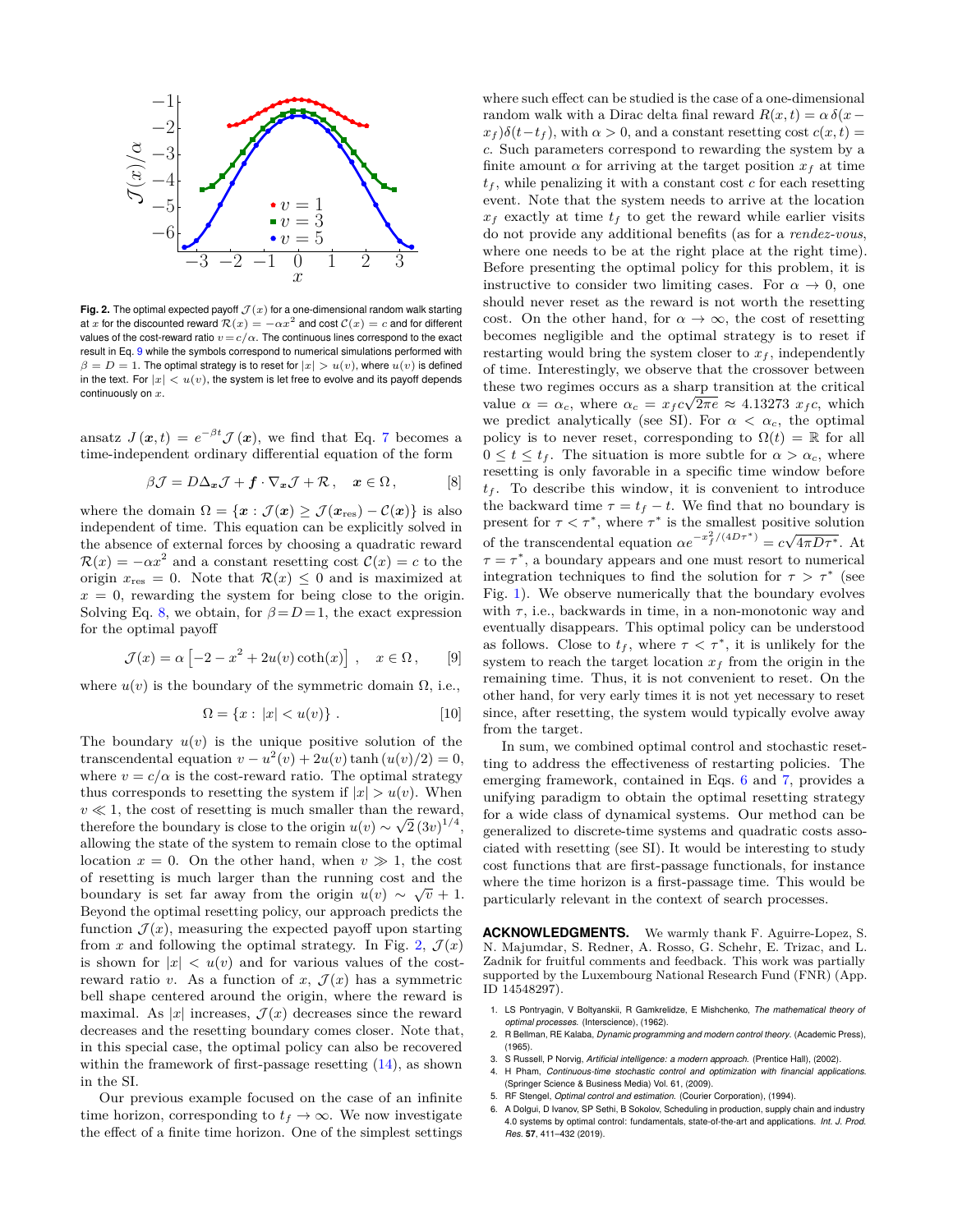- 7. V Gómez, S Thijssen, A Symington, S Hailes, HJ Kappen, Real-time stochastic optimal control for multi-agent quadrotor systems in *Twenty-Sixth International Conference on Automated Planning and Scheduling*. (2016).
- 8. K Khanin, S Nechaev, G Oshanin, A Sobolevski, O Vasilyev, Ballistic deposition patterns
- beneath a growing Kardar-Parisi-Zhang interface. *Phys. Rev. E* **82**, 061107 (2010). 9. A Montanari, R Zecchina, Optimizing searches via rare events. *Phys. Rev. Lett*. **88**, 178701 (2002).
- 
- 10. MF Shlesinger, Search research. *Nature* **443**, 281–282 (2006). 11. MR Evans, SN Majumdar, G Schehr, Stochastic resetting and applications. *J. Phys. A: Math. Theor*. **53**, 193001 (2020).
- 12. J Crank, *Free and moving boundary problems*. (Oxford University Press), (1984).
- 13. WH Fleming, HM Soner, *Controlled Markov processes and viscosity solutions*. (Springer
- Science & Business Media) Vol. 25, (2006). 14. B De Bruyne, J Randon-Furling, S Redner, Optimization in first-passage resetting. *Phys. Rev. Lett*. **125**, 050602 (2020).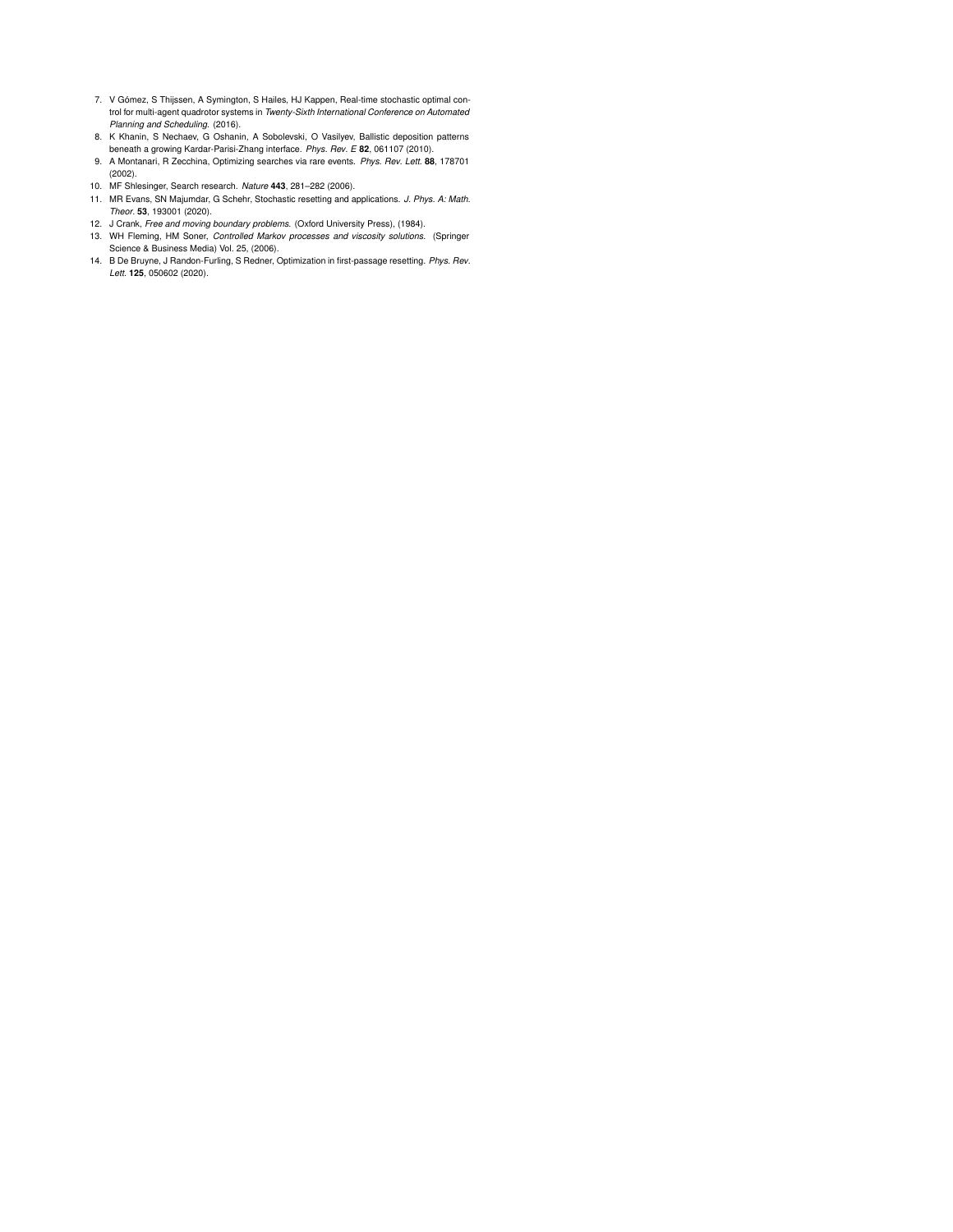## **Supplementary Information for**

### **Resetting in Stochastic Optimal Control**

**Benjamin De Bruyne and Francesco Mori**

**Benjamin De Bruyne. E-mail: benjamin.debruyne@centraliens.net**

### **This PDF file includes:**

Supplementary text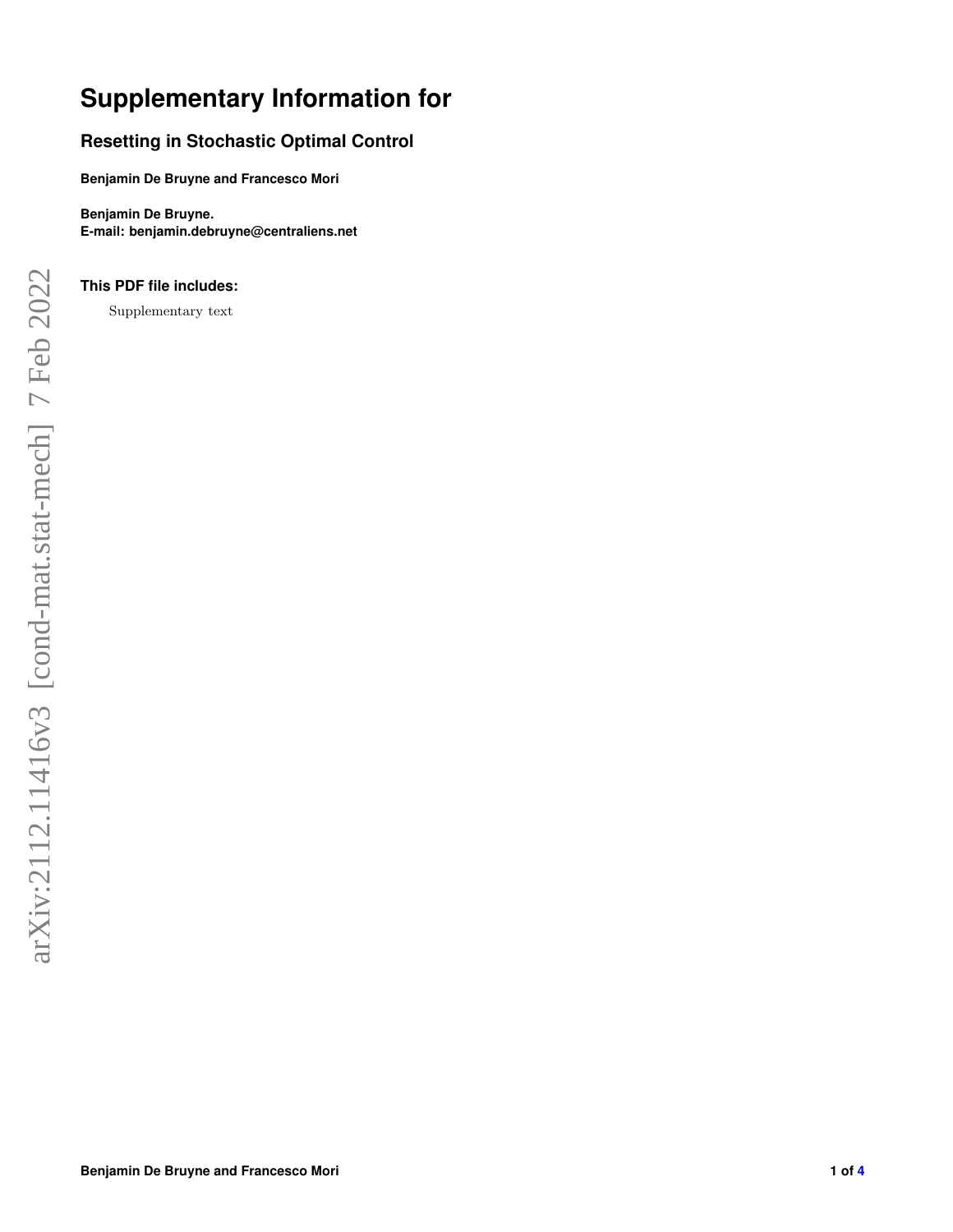#### **Supporting Information Text**

#### **Derivation of Eqs. 6 and 7**

In this section, we derive our main result given in Eqs. 6 and 7 of the main text. This derivation is based on a dynamical programming argument (also known as a backward approach). We consider evolving the system from time *t* to *t*+*dt*. According to the equations of motion in Eq. 3 of the main text, the state of the system either (i) evolves from  $x$  to  $x + f(x, t)dt + \sqrt{2D}\eta(t)dt$ with probability  $1 - r(x, t)dt$  or (ii) is reset to position  $x_{res}$  with probability  $r(x, t)dt$ . In the time interval dt, the payoff in Eq. 4 of the main text changes by the amount  $R(x,t)dt - c(x,t)r(x,t)dt$ . For the subsequent evolution of the process from  $t + dt$  to  $t_f$ , the new initial value is either  $x + f(x, t)dt + \sqrt{2D}\eta(t)dt$  in the former case or  $x_{res}$  in latter case. Following this argument and using the notation  $\mathcal{F}[r \mid \boldsymbol{x}, t] \equiv \mathcal{F}_{\boldsymbol{x},t}[r]$ , we obtain

$$
\mathcal{F}[r \mid \bm{x}, t] = R(\bm{x}, t)dt - c(\bm{x}, t)r(\bm{x}, t)dt + \langle \mathcal{F}[r \mid \bm{x} + \bm{f}(\bm{x}, t)dt + \sqrt{2D}\,\bm{\eta}(t)dt, t + dt] \rangle (1 - r(\bm{x}, t)dt) \tag{1}
$$
\n
$$
+ \mathcal{F}[r \mid \bm{x}_{\text{res}}, t + dt] \, r(\bm{x}, t)dt,
$$

where  $\langle \ldots \rangle$  is an average over the noise realizations  $\eta(t)$ . The goal is now to maximize both sides over the full function *r*. Note that the functional F on the right-hand side of Eq. 1 does not depend on the value of the function  $r(x, t)$  at time t, given that its initial time is  $t + dt$ . We can therefore first maximize over the function  $r(x, \tau)$  for  $\tau \in [t + dt, t_f]$  and then over the value  $r(x, t)$  at time *t*, which gives

$$
-\partial_t J(\boldsymbol{x},t) = R(\boldsymbol{x},t) + D\Delta_x J(\boldsymbol{x},t) + \boldsymbol{f}(\boldsymbol{x},t) \cdot \nabla_{\boldsymbol{x}} J(\boldsymbol{x},t) + \max_{r(\boldsymbol{x},t)} \left\{ r(\boldsymbol{x},t) \left[ J(\boldsymbol{x}_{\text{res}},t) - c(\boldsymbol{x},t) - J(\boldsymbol{x},t) \right] \right\},\tag{2}
$$

where we used the definition of  $J(x,t)$ , expanded to first order in dt, and averaged over  $\eta(t)$ . We are left with maximizing a linear function of the scalar variable  $r(x,t)$ . Given that  $r(x,t)$  is a Poissonian resetting rate, it must be positive and less than  $1/dt$ , since  $r(x, t)dt$  is a probability. This immediately gives the expression for the bang-bang optimal control policy  $r^*(x, t)$ given in Eq. 5 in the main text along with the domain  $\Omega(t)$ . Plugging this back into Eq. 2, we obtain the moving boundary problem introduced in the main text.

The Neumann boundary condition  $\nabla_x J(x,t) \cdot n(x) = 0$  can be obtained upon a careful analysis of Eq. 1 close to the boundary. We start from Eq. 1 and write

$$
\mathcal{F}[r \mid \bm{x}, t] = R(\bm{x}, t)dt - c(\bm{x}, t)r(\bm{x}, t)dt + \langle \mathcal{F}[r \mid \bm{x} + \bm{f}(\bm{x}, t)dt + \sqrt{2D}\,\bm{\eta}(t)dt, t + dt] \rangle (1 - r(\bm{x}, t)dt) \n+ \mathcal{F}[r \mid \bm{x}_{\text{res}}, t + dt] \, r(\bm{x}, t)dt.
$$
\n[3]

We set  $x \in \partial\Omega(t)$  and we expand Eq. 3 to the first nontrivial order in dt. The main difference with the case  $x \in \Omega(t)$ , discussed above, is that the linear term in  $\eta(t)$  does not vanish as the gradient of the payoff functional with respect to x vanishes outside of the domain  $\Omega(t)$ . We obtain

$$
0 = \sqrt{2D}\nabla_{\bm{x}}\mathcal{F}\left[r\mid\bm{x},t\right] \cdot \left\langle \bm{\eta}(t)dt \perp \left[\bm{x} + \sqrt{2D}\,\bm{\eta}(t)dt \in \Omega(t)\right]\right\rangle, \tag{4}
$$

where 1 is the indicator function and the average over  $\eta(t)$  is of order  $O(\sqrt{dt})$ . By decomposing  $\eta(t)$  over the parallel and perpendicular components of the normal direction  $n(x)$  to the boundary at x, Eq. 4 immediately gives the boundary condition  $\nabla_{\boldsymbol{x}}\mathcal{F}[r|\boldsymbol{x},t]\cdot\boldsymbol{n}(\boldsymbol{x})=0$ , which is by definition also valid for *J*.

#### **First-passage resetting in a finite interval**

In this section, we show that the optimal policy in the special case of discounted payoffs can be obtained within the framework of first-passage resetting. We consider a one-dimensional diffusive particle with diffusion coefficient *D* whose position *x* belongs to the finite interval [−*L, L*] with *L >* 0. We assume that when the particle reaches any of the interval boundaries it is instantaneously reset to the origin  $x_{\text{res}} = 0$ . We assume that at the initial time the particle is at position  $x_0$ , with  $-L < x_0 < L$ . In analogy with the discounted payoff in the main text, we associate a discounted reward  $R(x,t) = e^{-\beta t}R(x)$  and discounted cost of resetting  $c(x,t) = e^{-\beta t} C(x)$  to the trajectory of the particle. Considering an infinite time-horizon, the average payoff is therefore given by

$$
\mathcal{J}(x|L) = \left\langle \int_0^\infty d\tau \ e^{-\beta \tau} \mathcal{R}(x) - \sum_{i=1}^\infty e^{-\beta t_i} \mathcal{C}(x) \right\rangle_{x_0},\tag{5}
$$

where  $t_i$  is the time of the *i*-th resetting event and the average is computed over all trajectories  $\{x(\tau)\}\$  with  $x(0) = x_0$ . In particular, for  $\mathcal{R}(x) = -\alpha x^2$  and  $\mathcal{C}(x) = c$ , we obtain

$$
\mathcal{J}(x|L) = -\alpha \int_0^\infty d\tau \ e^{-\beta \tau} \left\langle x(\tau)^2 \right\rangle_{x_0} - c \sum_{i=1}^\infty \left\langle e^{-\beta t_i} \right\rangle_{x_0} . \tag{6}
$$

The two average quantities can be computed by standard renewal techniques and one obtains

$$
\mathcal{J}(x|L) = -\alpha \left[ \frac{2D}{\beta^2} + \frac{x_0^2}{\beta} - \frac{L^2}{\beta} \frac{\cosh(x_0 \sqrt{\beta/D})}{\cosh(L\sqrt{\beta/D}) - 1} \right] - c \left[ \frac{\cosh(x_0 \sqrt{\beta/D})}{\cosh(L\sqrt{\beta/D}) - 1} \right].
$$
 [7]

Upon minimizing over *L* and setting  $\beta = D = 1$ , we recover the expression in Eqs. 9 and 10 in the main text.

#### **2 of 4 Benjamin De Bruyne and Francesco Mori**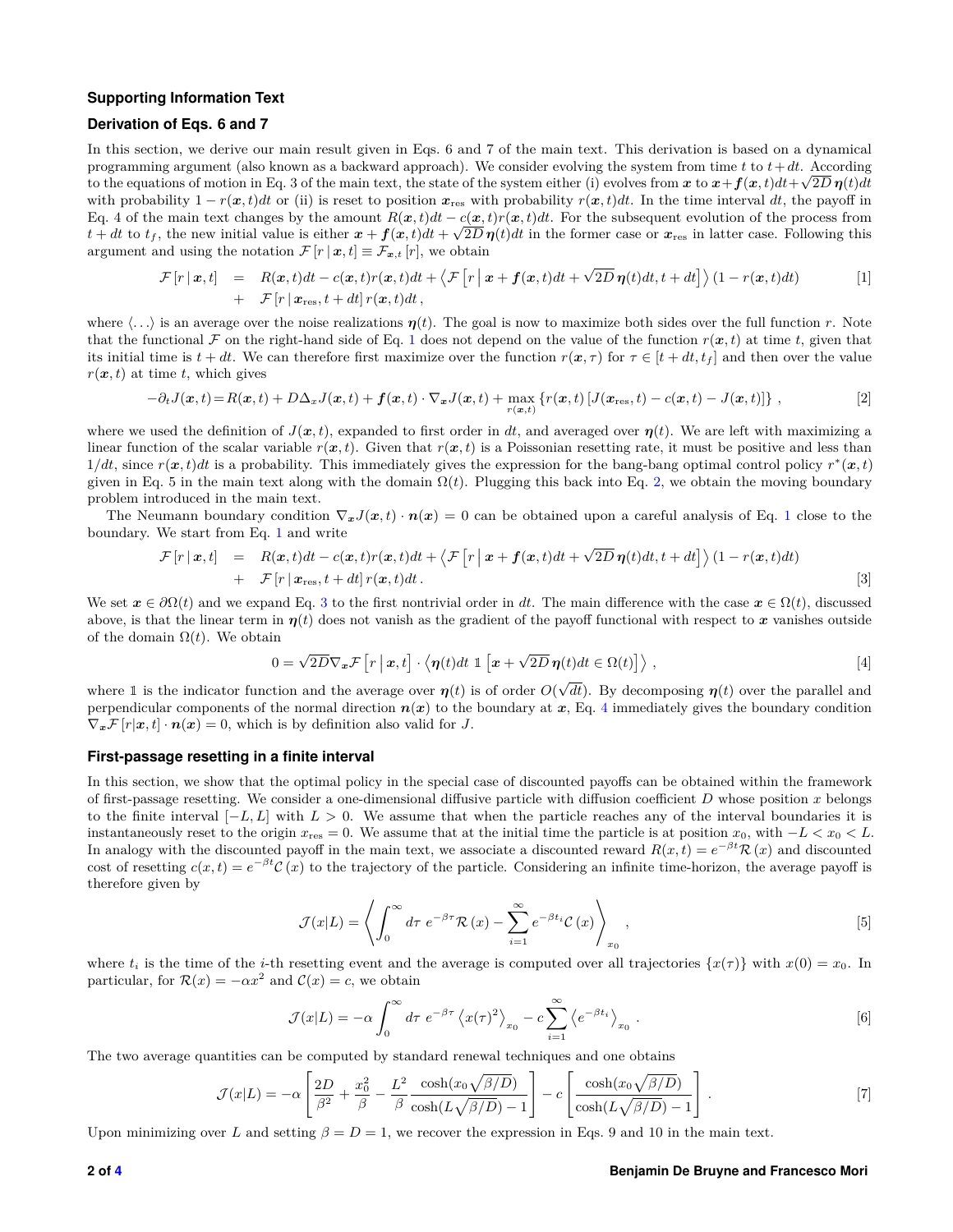#### **Generalization to a quadratic resetting cost**

In this section, we generalize our framework to the case in which a quadratic cost is associated to resetting with the following payoff functional

$$
\mathcal{F}[r|\boldsymbol{x}_0,t] = \left\langle \int_t^{t_f} d\tau \left[ R(\boldsymbol{x}(\tau),\tau) - \frac{1}{2} c(\boldsymbol{x}(\tau),\tau) r(\boldsymbol{x}(\tau),\tau)^2 \right] \right\rangle_{\boldsymbol{x}_0},
$$
\n
$$
(8)
$$

with  $c(\mathbf{x}, \tau) \geq 0$ . Following the procedure outlined in the main text, we obtain the moving boundary problem

$$
\begin{array}{lll}\n-\partial_t J(\boldsymbol{x},t) & = D\Delta_x J(\boldsymbol{x},t) + f(\boldsymbol{x},t) \cdot \nabla_x J(\boldsymbol{x},t) + R(\boldsymbol{x},t) \,, & \boldsymbol{x} \in \Omega(t) \,, \\
-\partial_t J(\boldsymbol{x},t) & = D\Delta_x J(\boldsymbol{x},t) + f(\boldsymbol{x},t) \cdot \nabla_x J(\boldsymbol{x},t) + R(\boldsymbol{x},t) + \frac{1}{2c[\boldsymbol{x}(\tau),\tau]} [J(\boldsymbol{x},t) - J(\boldsymbol{0},t)]^2 \,, & \boldsymbol{x} \notin \Omega(t) \,,\n\end{array} \tag{9}
$$

where

$$
\Omega(t) = \{ \boldsymbol{x} : J(\boldsymbol{x}, t) \geq J(\boldsymbol{x}_{\text{res}}, t) \}.
$$
\n<sup>(10)</sup>

The differential equation 9 must by solved by imposing the continuity of the solution and its derivative at the boundary of  $\Omega(t)$ . The optimal resetting rate  $r^*(x,t)$  is no more "bang-bang" and is given by

$$
r^*(\boldsymbol{x},t) = \begin{cases} 0, & \boldsymbol{x} \in \Omega(t), \\ \left[J(\boldsymbol{x}_{\text{res}},t) - J(\boldsymbol{x},t)\right] / c\left[\boldsymbol{x}(\tau),\tau\right], & \boldsymbol{x} \notin \Omega(t). \end{cases}
$$
[11]

#### **Generalization to discrete-time systems**

In this section, we generalize our framework to the case of discrete-time systems whose state  $x_n$  evolves according to the Markov rule

$$
x_n = \begin{cases} x_{\text{res}}, & \text{with probability } p_n(x) \\ x_{n-1} + f_n(x_{n-1}) + \eta_n, & \text{with probability } 1 - p_n(x), \end{cases} \tag{12}
$$

where  $\eta_n$  are independently and identically distributed random variables drawn from a probability distribution  $q(\eta)$  and  $f_n(x)$ is an external force. The distribution  $q(\eta)$  is arbitrary and includes for instance the case of fat-tailed distributions. The payoff functional in Eq. 4 of the main text straightforwardly generalizes to

$$
\mathcal{F}(\{p_m,\ldots,p_n\}|\boldsymbol{x}_m,m)=\left\langle\sum_{l=m}^n R(\boldsymbol{x}_l,l)-c(\boldsymbol{x}_l,l)p_l(\boldsymbol{x}_l)\right\rangle_{\boldsymbol{x}_m},\qquad[13]
$$

where the control is the sequence of resetting probabilities  $\{p_m, \ldots, p_n\}$  and the average on the right-hand side is taken over all system trajectories starting from *x<sup>m</sup>* at step *m*. Following a similar approach as in the previous sections, we obtain that the optimal policy is given by

$$
p_m(x) = \begin{cases} 0 & \text{if } x \in \Omega_m, \\ 1 & \text{if } x \notin \Omega_m, \end{cases}
$$
 [14]

where  $\Omega_m \subseteq \mathbb{R}^d$  is a time-dependent domain. The corresponding discrete moving boundary problem for the optimal payoff function  $J(\mathbf{x}, m) = \max_{\{p_m, \ldots, p_n\}} \mathcal{F}[\{p_m, \ldots, p_n\} | \mathbf{x}, m]$  is given by

$$
J(\boldsymbol{x},m) = R(\boldsymbol{x},m) + \max \left[ J(\boldsymbol{x}_{\text{res}},m+1) + c(\boldsymbol{x},m), \int_{-\infty}^{\infty} d\boldsymbol{\eta} \, q(\boldsymbol{\eta}) J(\boldsymbol{x} + f_m(\boldsymbol{x}) + \boldsymbol{\eta},m+1) \right], \tag{15}
$$

with

$$
\Omega_m = \left\{ \boldsymbol{x} : \int_{-\infty}^{\infty} d\boldsymbol{\eta} \, p(\boldsymbol{\eta}) \, J(\boldsymbol{x} + f_m(\boldsymbol{x}) + \boldsymbol{\eta}, m+1) \geq J(\boldsymbol{x}_{\text{res}}, m+1) + c(\boldsymbol{x}, m) \right\} \, . \tag{16}
$$

#### **Dirac delta final reward**

In this section, we consider the case of a Dirac delta final reward in  $d = 1$ , corresponding to  $R(x,t) = \alpha \delta(x - x_f) \delta(t - t_f)$ , where  $\alpha > 0$  is the magnitude of the reward and  $x_f$  is the target location. We also assume that  $f(x,t) = 0$ ,  $c(x,t) = c > 0$  and we consider the optimal payoff in the time-reversed dynamics, defined as  $I(x, \tau) = J(x, t_f - \tau)$ . It is easy to show that  $I(x, \tau)$ satisfies the diffusion equation

$$
\partial_{\tau} I(x,\tau) = D \partial_{xx} I(x,\tau), \qquad [17]
$$

#### **Benjamin De Bruyne and Francesco Mori 3 of 4**